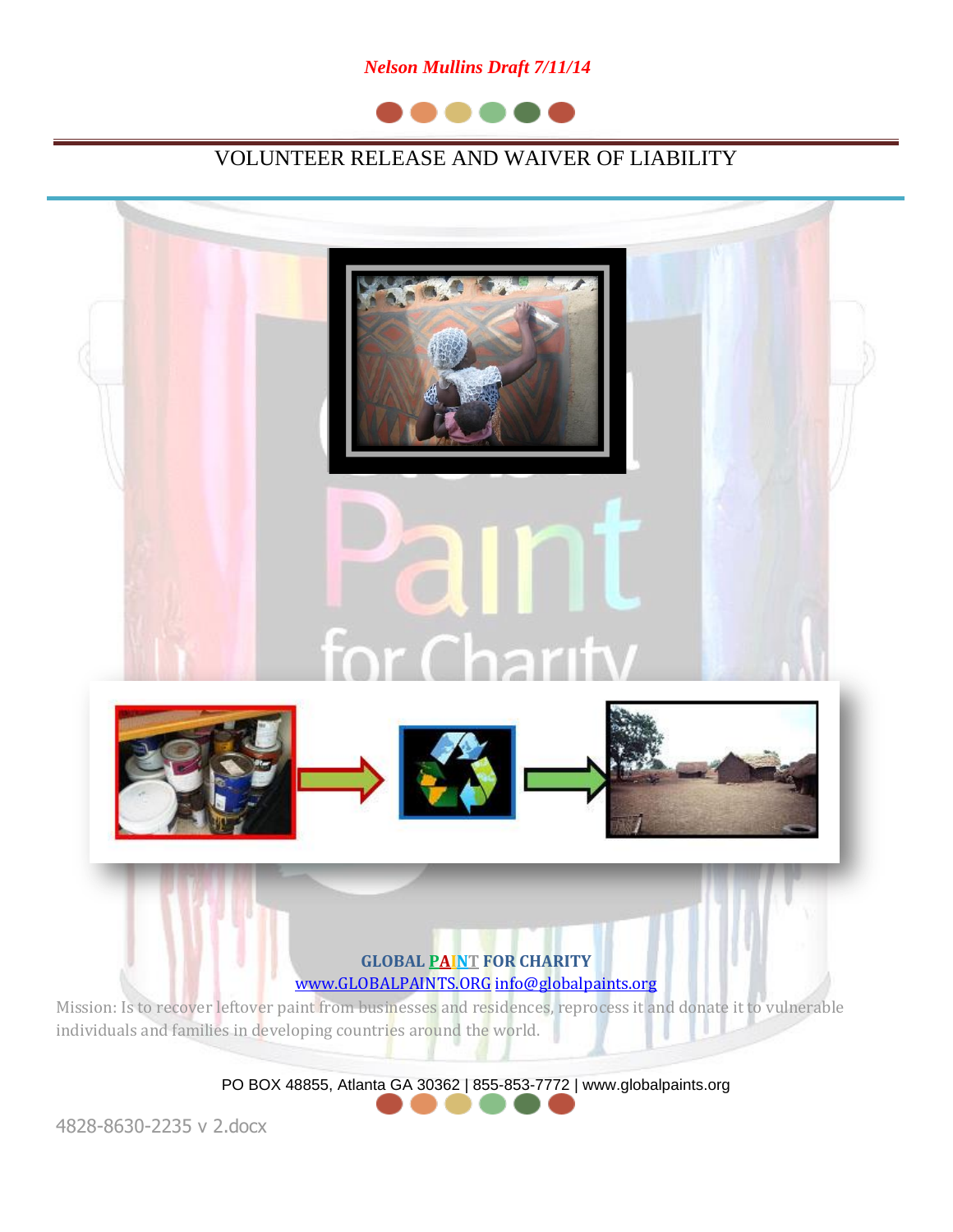

## **VOLUNTEER RELEASE AND WAIVER OF LIABILITY**

*PLEASE READ CAREFULLY! THIS IS A LEGAL DOCUMENT THAT AFFECTS YOUR LEGAL RIGHTS!*

This is a Volunteer Release and Waiver of Liability ("**Release**") executed on the date below by \_\_\_\_\_\_\_\_\_\_\_\_\_\_\_\_\_\_\_\_\_\_\_\_\_\_ ("**me**" or "**I**"), in favor of Global Paint for Charity, Inc., a nonprofit corporation and its affiliates, and each of their respective members, directors, employees, staff and agents (collectively, together with each person's successors and assigns, the "**Organization**"). I desire to work as a volunteer for the Organization, and to engage in Activities related to being such a volunteer (the "**Activities**"). I understand that the Activities may include, without limitation: (a) delivering paint and other painting materials, including domestic and international traveling relating thereto; (b) painting; (c) participating in strenuous physical activity; and (d) entry on or into the real property of others to accomplish certain Activities. Any property to which I may have access in my capacity as performing Activities being referred to herein as the "**Property**."

In consideration of the services performed by the Organization with respect to the Activities, as a condition for me being given the right to perform the Activities, and for other good and valuable consideration, the receipt and sufficiency of which is hereby acknowledged, I hereby knowingly, intentionally, purposively, freely, voluntarily, and without duress, on behalf of myself, my heirs, guardians, and legal representatives, as follows:

1. **Release and Waiver.** I hereby FOREVER release, discharge and indemnify the Organization from or against, and covenant not to sue the Organization with respect to, any and all claims, causes of action, liabilities, injuries, damages, penalties, legal or code violations, liens, losses, costs (including amounts paid in settlement) and expenses (including, without limitation, reasonable attorneys' fees and litigation and settlement costs and expenses) (each a "**Claim**"), which may currently exist or may hereafter arise directly or indirectly from the Activities, and I covenant not to sue the Organization for any Claim.

I SPECIFICALLY UNDERSTAND AND AGREE that this Release FOREVER DISCHARGES the Organization from any and all Claims that I may have against the Organization with respect to any bodily injury, personal injury, illness, death, or property damage or loss that may result, directly or indirectly, from the Activities, whether caused by the negligence of the Organization or otherwise, and in all cases to the fullest extent permitted by applicable law.

I acknowledge that the Organization does not, by anything contained herein or otherwise: (a) owe any duty of care to keep the Property safe for entry or use by me or to give any warning of a dangerous condition, use, structure or activity on the Property, (b) extend any assurance that the Property is safe for any purpose, (c) confer upon me the legal status of an invitee or licensee to whom a duty of care is owed, or (d) assume any responsibility for or incur liability for any Claim I may incur. I hereby expressly acknowledge and agree that use of the Property is "at my own risk," and the Organization shall not be liable for injury to, or death of,

PO BOX 48855, Atlanta GA 30362 | 855-853-7772 | www.globalpaints.org

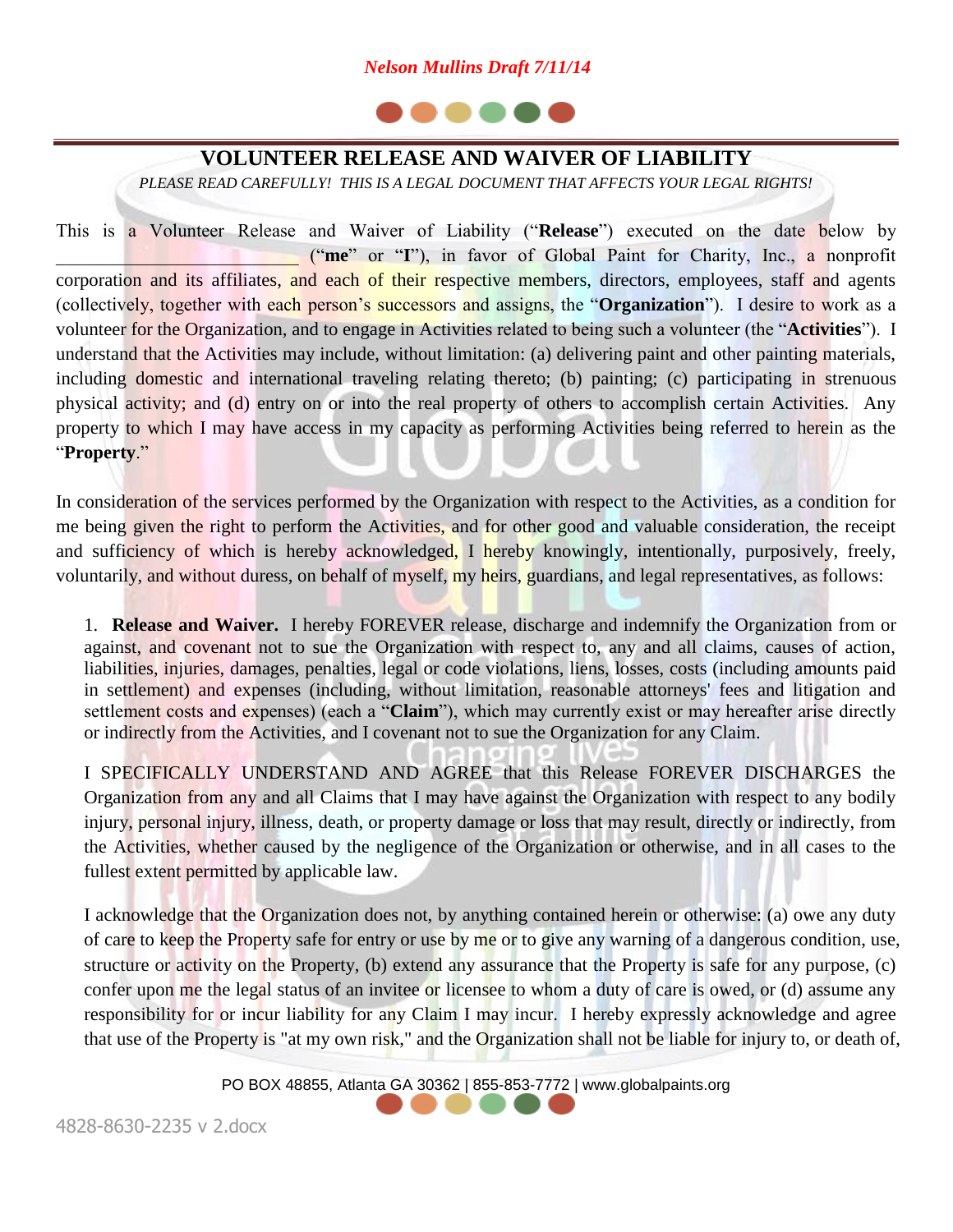

any person or damage to property arising from or connected with any acts of (or any failure to act by) the Organization and any invitee, including, specifically, but without limitation, me. The Organization has not made and is not making and hereby specifically disclaims any warranties, representations or guarantees of any kind or character, express or implied (or arising by operation of law), with respect to or in any way related to or concerning the Property or its condition or the safety thereof.

I hereby expressly acknowledge and agree that entry onto the Property is and shall be at my own risk and expense, and I hereby waive and release the Organization from, any and all rights and claims I otherwise might have against the Organization in connection with or arising out of this Release, or the Activities. I agree not to take any action, legal or otherwise, against the Organization for any reason or under any circumstances in connection with this Release, the Activities or any entry onto the Property.

I also understand that the Organization does not and shall not assume any responsibility for or obligation to provide financial assistance or other assistance to me, including, but not limited to, medical, health, or disability insurance in the event of injury, illness, or other claim or loss, and I agree not to request any such financial or other assistance.

2. **Indemnity; Property Care**. I hereby agree to indemnify, defend, assume all liability for, and hold harmless the Organization from, for and against any and all Claims (as the same may be incurred by the Organization), of any nature or description whatsoever, and any injury to person or loss of life or property damage, in any way caused by, arising out of, resulting from, or in any way connected with, my performance of the Activities or entry onto the Property. In addition to my access to the Property, I understand that I shall be entrusted with the use and operation of the Organization's personal property and equipment. I shall avoid, but in any event shall be fully responsible for, any damage to the Property and all personal property and equipment associated with the Activities. I agree not to remove any of the Organization's personal property or equipment from the Property at which I will use the same in the conduct of the Activities, and acknowledge and agree that title to any such personal property shall remain with the Organization at all times and I shall have no right, title or interest therein.

3. **Medical Treatment.** I hereby FOREVER release, discharge and indemnify the Organization from or against, and covenant not to sue the Organization with respect to, any and all Claims whatsoever which currently exist or may hereafter arise, directly or indirectly, on account of any first aid, treatment, or medical service rendered in connection with my Activities with the Organization.

4. **Assumption of Risk.** I SPECIFICALLY UNDERSTAND AND AGREE that the Activities include work and other activities that may be hazardous to me, including but not limited to, providing transportation and engaging in physical activities. I hereby expressly, specifically, knowingly, intentionally, purposively, personally, and solely assume all risk of injury or harm that may result, directly or indirectly, from, during, or with respect to the Activities, and FOREVER release, discharge and indemnify the Organization from or against, and covenant not to sue the Organization with respect to, any Claims for injury, illness, death, or property damage or loss resulting from or with respect to the Activities.

PO BOX 48855, Atlanta GA 30362 | 855-853-7772 | www.globalpaints.org

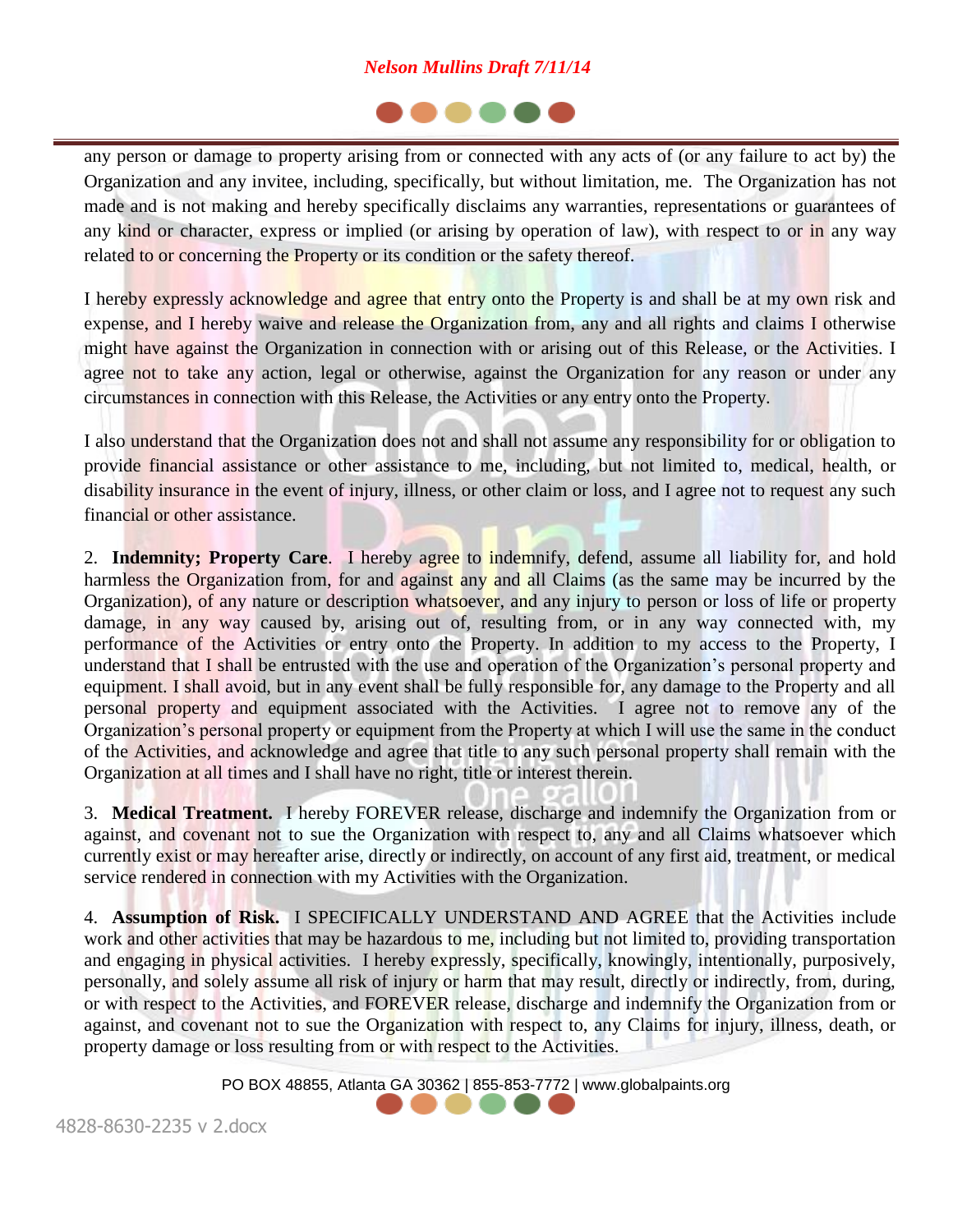

5. **Insurance.** I understand that, except as otherwise agreed to by the Organization in writing, the Organization does not carry or maintain health, medical, or disability insurance coverage for any volunteer, including me. I am expected and encouraged to obtain medical or health insurance coverage.

6. **Rights to Images.** I hereby grant and convey unto the Organization all right, title and interest in any and all photographic images and video or audio recordings made by me during my Activities with the Organization.

7. **Laws, Rules and Regulations**. I shall strictly observe and comply with all applicable local, state and federal laws, rules, regulations, codes and ordinances. Additionally, I shall strictly observe and comply with any rules and regulations of the Organization, upon written or verbal notice of same. I understand that engaging in political activity could jeopardize the Organization's eligibility as a not-for-profit corporation organized under Section  $501(c)(3)$  of the Internal Revenue Code and, as such, agree to refrain from engaging in any political activity (other than reading editorials or news reports that are either unbiased or provide for both sides of any particular issue, in each case solely as part of Activities approved by the Organization).

8. **Minors (if applicable)**. An invitee under the age of 18 (a "**minor**") is permitted on the Property to engage in the Activities only if: (a) the minor is brought by me and I am a direct relative of such minor, (b) the minor stays in my physical contact and close proximity at all times while on the Property while conducting the Activities, and (c) a custodial parent or other legal guardian (other than the accompanying invitee) signs a release and indemnity agreement for and on behalf of such minor prior to any entry onto the Property to engage in the Activities.

9. **Right to Update**. I understand that the Organization reserves the right to amend the terms of this Release and the Volunteer Materials, which amendments shall be provided to me at the time of any such update. My continued participation in any Activity after the amendment of any provision of any Volunteer Material or this Release shall constitute my acceptance of the same, as amended.

10. **Other.** I expressly agree that this Release is intended to be as broad and inclusive as permitted by the laws of the State of Georgia, and all other applicable laws, rules, and regulations wherever found, and that this Release shall be governed by and interpreted in accordance with the internal laws of the State of Georgia, without regard to conflicts of laws. Jurisdiction and venue for any actions with respect to this Release shall only be had in a tribunal of competent jurisdiction in Fulton County, State of Georgia, United States of America. I agree that in the event that any clause or provision of this Release shall be held to be invalid by any tribunal of competent jurisdiction, the invalidity of such clause or provision shall not otherwise affect the remaining provisions of this Release which shall continue to be fully enforceable.

I may not assign any rights in or with respect to this Release. I may not delegate any duties in or with respect to this Release. Each and every provision of this Release shall bind me AND my legal

PO BOX 48855, Atlanta GA 30362 | 855-853-7772 | www.globalpaints.org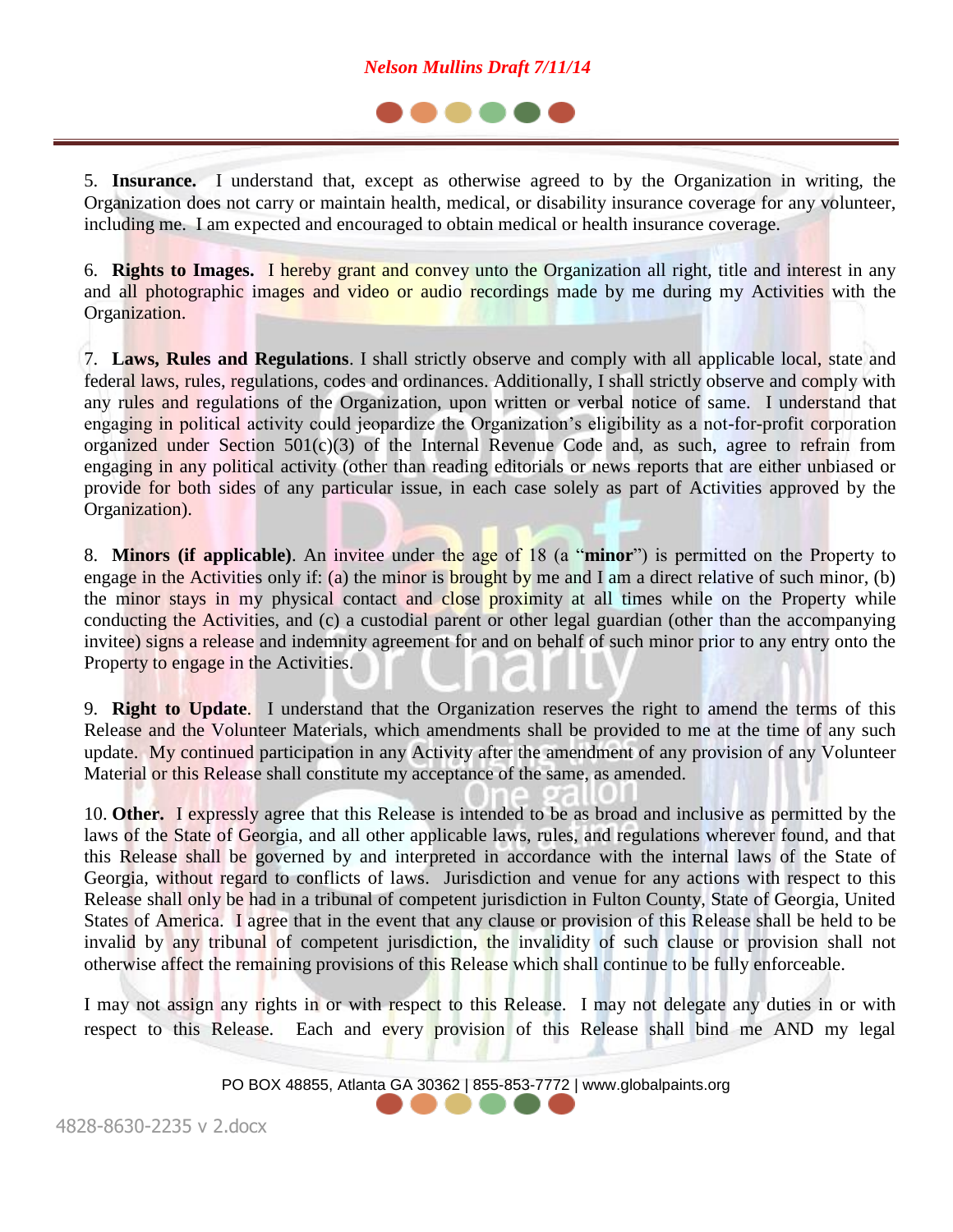

representatives. The term "legal representatives" is used in this Release in its broadest possible meaning and includes, but is not limited to, all successors-in-interest, heirs, executors, administrators, or other personal representatives, whether such succession results from the act of me or occurs by operation of law.



PO BOX 48855, Atlanta GA 30362 | 855-853-7772 | www.globalpaints.org

4828-8630-2235 v 2.docx